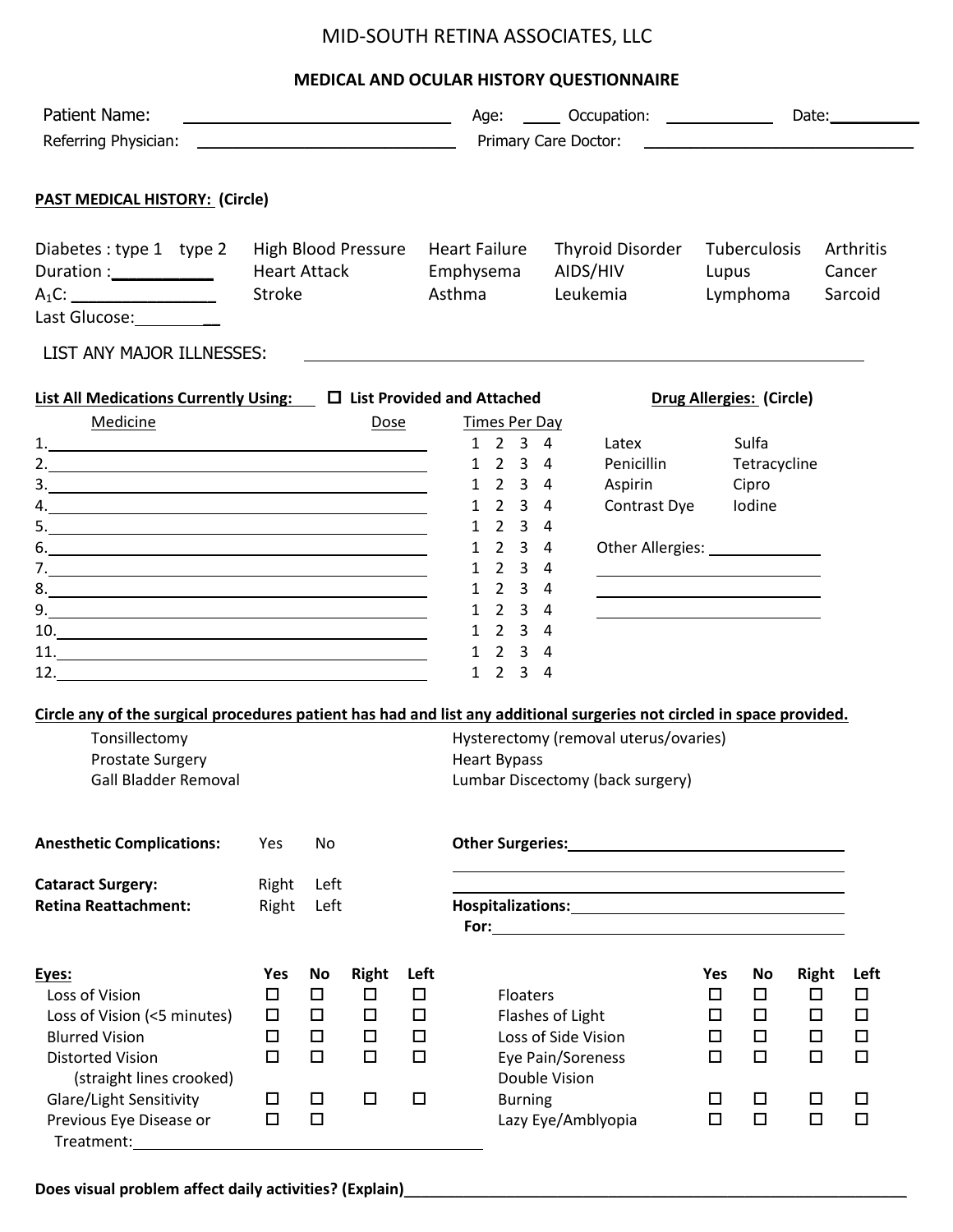## MID-SOUTH RETINA ASSOCIATES, LLC

## **MEDICAL AND OCULAR HISTORY QUESTIONNAIRE**

| <b>REVIEW OF RECENT HEALTH (SYSTEMS)</b>                                                                                                                                                                                                                                                                                                                                                                                                                                                                                                                                                      |                                                                        |                                                                                                                                                                                                                                           |                                                                                                                                                                                                                                                 |                                                                                                                                                                                                                                                                                                                                                                                                                                                                                            |                                            |                                                                                                                                                                                                                                                                                                                                                                                                                                                                          |
|-----------------------------------------------------------------------------------------------------------------------------------------------------------------------------------------------------------------------------------------------------------------------------------------------------------------------------------------------------------------------------------------------------------------------------------------------------------------------------------------------------------------------------------------------------------------------------------------------|------------------------------------------------------------------------|-------------------------------------------------------------------------------------------------------------------------------------------------------------------------------------------------------------------------------------------|-------------------------------------------------------------------------------------------------------------------------------------------------------------------------------------------------------------------------------------------------|--------------------------------------------------------------------------------------------------------------------------------------------------------------------------------------------------------------------------------------------------------------------------------------------------------------------------------------------------------------------------------------------------------------------------------------------------------------------------------------------|--------------------------------------------|--------------------------------------------------------------------------------------------------------------------------------------------------------------------------------------------------------------------------------------------------------------------------------------------------------------------------------------------------------------------------------------------------------------------------------------------------------------------------|
| <b>Constitutional Symptoms</b><br>Fever/Chills<br><b>Weight Loss</b><br>Fatigue<br><b>Night Sweats</b>                                                                                                                                                                                                                                                                                                                                                                                                                                                                                        | Yes<br>$\Box$<br>$\Box$<br>$\Box$<br>$\Box$                            | <b>No</b><br>$\Box$<br>$\Box$<br>$\Box$<br>$\Box$                                                                                                                                                                                         |                                                                                                                                                                                                                                                 | Rheumatology<br>Lyme Disease<br>Other<br>Describe: and the set of the set of the set of the set of the set of the set of the set of the set of the set o                                                                                                                                                                                                                                                                                                                                   |                                            | <b>No</b><br>Yes<br>$\Box$<br>$\Box$<br>$\Box$<br>$\Box$                                                                                                                                                                                                                                                                                                                                                                                                                 |
| Ear, Nose, Throat, Mouth<br><b>Sinus Congestion</b><br>Sore Throat<br><b>Runny Nose</b><br>Cold Sore Lip/Mouth<br>Cardiovascular<br>Chest Pain (Angina)<br>Rapid Heartbeat<br><b>Heart Skips Beat</b><br>Short of Breath Walking<br><b>Enlarged Heart</b><br><b>Respiratory (Breathing/Lungs)</b><br>Cough<br><b>Difficulty Breathing</b><br>Asthma Attacks<br><b>Allergy</b><br><b>Seasonal Allergies</b><br><b>GU (Kidney/Bladder/Genitals)</b><br><b>Blood in Urine</b><br><b>Burns to Urinate</b><br>Sores on Genitals<br><b>Kidney Stones</b><br><b>Renal Failure</b><br><b>Dialysis</b> |                                                                        | Yes<br>$\Box$<br>$\Box$<br>$\Box$<br>$\Box$<br>$\Box$<br>$\Box$<br>$\Box$<br>$\Box$<br>$\Box$<br>$\Box$<br>$\Box$<br>$\Box$<br>$\Box$<br>$\Box$<br>$\Box$<br>$\Box$<br>$\Box$<br>$\Box$<br>$\Box$<br>$\Box$<br>$\Box$<br>$\Box$<br>$\Box$ | <b>No</b><br>$\Box$<br>$\Box$<br>$\Box$<br>$\Box$<br>$\Box$<br>$\Box$<br>$\Box$<br>$\Box$<br>$\Box$<br>$\Box$<br>$\Box$<br>$\Box$<br>$\Box$<br>$\Box$<br>$\Box$<br>$\Box$<br>$\Box$<br>$\Box$<br>$\Box$<br>$\Box$<br>$\Box$<br>$\Box$<br>$\Box$ | GI (Stomach/Intestines)<br>Diarrhea<br>Constipation<br><b>Blood in BM</b><br>Cramps/Pain<br><b>Skin</b><br><b>Tick Bites</b><br>Rashes<br>Reproductive<br>Pregnant<br>Last Menstrual Period<br><b>Neuro</b><br>Loss of Balance<br>Headaches<br>Weakness Arm/Leg<br>CVA/Stroke<br>Numbness of Arm/Leg<br>Seizure Disorder<br>Hematologic (Blood/Lymph)<br>Anemia (Low Blood Count)<br>Abnormal White Blood Cells<br>Swollen Lymph Nodes<br><b>Bleeding Disorder</b><br>Sickle Cell Disorder |                                            | <b>No</b><br>Yes<br>$\Box$<br>$\Box$<br>$\Box$<br>$\Box$<br>$\Box$<br>$\Box$<br>$\Box$<br>$\Box$<br>$\Box$<br>$\Box$<br>$\Box$<br>$\Box$<br>$\Box$<br>$\Box$<br>$\Box$<br>$\Box$<br>$\Box$<br>$\Box$<br>$\Box$<br>$\Box$<br>$\Box$<br>$\Box$<br>$\Box$<br>$\Box$<br>$\Box$<br>$\Box$<br>$\Box$<br>$\Box$<br>$\Box$<br>$\Box$<br>$\Box$<br>$\Box$<br>$\Box$<br>$\Box$<br>$\Box$<br>$\Box$<br>$\Box$<br>$\Box$<br>$\Box$<br>$\Box$<br>$\Box$<br>$\Box$<br>$\Box$<br>$\Box$ |
| <b>FAMILY HISTORY</b><br><b>Blindness</b><br>Glaucoma<br><b>Macular Degeneration</b><br><b>Retinal Detachment</b><br><b>Diabetes</b><br>Cancer<br><b>Heart Attacks</b><br><b>High Blood Pressure</b><br>Tuberculosis<br><b>Stroke</b><br>Other                                                                                                                                                                                                                                                                                                                                                | <b>Yes</b><br>□<br>□<br>□<br>□<br>□<br>□<br>□<br>□<br>□<br>□<br>$\Box$ | No<br>◻<br>$\Box$<br>□<br>$\Box$<br>□<br>□<br>□<br>□<br>$\Box$<br>$\Box$<br>$\Box$                                                                                                                                                        | <b>Relationship to Patient</b><br><u> 1989 - Johann Harry Barn, mars ar breist fan de Fryske kommer</u><br><u> 1989 - Johann Barnett, fransk kongresu</u>                                                                                       | Married<br>Do you use drugs for pleasure? Yes<br><b>SMOKING STATUS (Circle)</b><br>Current smoker Chewing nicotine product<br>Former smoker<br>Never smoked<br>Current every day smoker<br>Current some day smoker<br>Attempting to quit using chewing tobacco<br>Recently quit using chewing tobacco                                                                                                                                                                                      | <b>SOCIAL HISTORY</b><br>Using nasal snuff | No<br>No<br>Previous history of Chewing tobacco                                                                                                                                                                                                                                                                                                                                                                                                                          |
| Patient Signature: Management Control of Table 1 and Table 1 and Table 1 and Table 1 and Table 1 and Table 1 and Table 1 and Table 1 and Table 1 and Table 1 and Table 1 and Table 1 and Table 1 and Table 1 and Table 1 and T                                                                                                                                                                                                                                                                                                                                                                |                                                                        |                                                                                                                                                                                                                                           |                                                                                                                                                                                                                                                 |                                                                                                                                                                                                                                                                                                                                                                                                                                                                                            |                                            |                                                                                                                                                                                                                                                                                                                                                                                                                                                                          |
| Tech Update: Initial: _________Date: ___________ Initial: _________Date: ______________Date: ________________Date: ____________________                                                                                                                                                                                                                                                                                                                                                                                                                                                       |                                                                        |                                                                                                                                                                                                                                           |                                                                                                                                                                                                                                                 |                                                                                                                                                                                                                                                                                                                                                                                                                                                                                            |                                            |                                                                                                                                                                                                                                                                                                                                                                                                                                                                          |